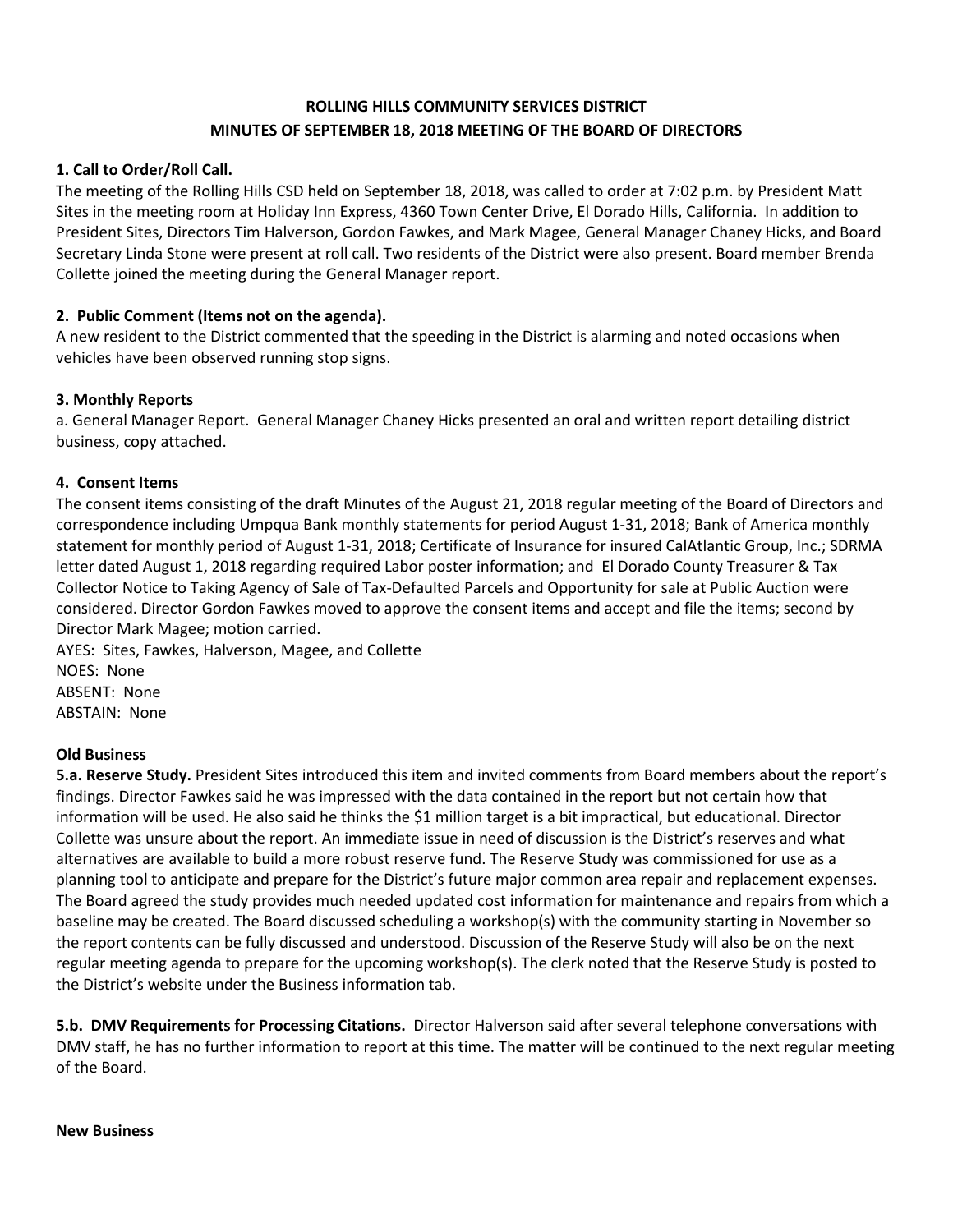**6.a. Fencing Issue Bailey Property.** General Manager Chaney Hicks discussed a resident's request that damaged fencing between his property and that of the CSD at Berkshire Park be replaced with a taller fence to address the resident's concerns regarding privacy. The Board noted that the CC&Rs for both Shadow Hills and Springfield Meadows provide that fences cannot exceed 6' feet in height. Gordon Fawkes said he walked the property and noted that there are two broken posts in that location. The Board confirmed that maintenance is done in accordance with the CC&Rs and in a manner which maintains what had existed before. The General Manager will discuss these matters with the resident in order to formulate a plan for maintenance of the existing fence which is in a state of disrepair.

**6.b. Director Appointment due to Insufficient Nominees for Election.** The Board considered appointment of a nominee for recommendation to the Board of Supervisors since the District received an insufficient number of nominees for the number of Director seats to be elected at the November 6, 2018 Consolidated General Election. The Board welcomed the new resident to the community who joined the meeting and expressed some interest in serving on the Board. After discussion, President Sites made a motion to recommend Tim Halverson to the Board of Supervisors to fill the final seat which will be available in November 2018, commenting that Tim is a great resource and provides a historical perspective with his prior years of service. Director Mark Magee seconded the motion. The Board had a healthy discussion and asked if Tim would accept the nomination of extended. Tim said he would. President Sites called for a vote, the motion carried.

AYES: Sites, Fawkes, Halverson, Magee, and Collette NOES: None ABSENT: None ABSTAIN: None The Board unanimously encouraged the District's new resident to attend the board meetings and seek a position on the Board in the future.

**7. Adjournment.** Upon motion by President Matt Sites and seconded by Director Gordon Fawkes, the meeting was adjourned at 8:29 p.m.

Submitted by:

/s/

Linda Stone, Board Secretary **Approved by Board: October 16, 2018**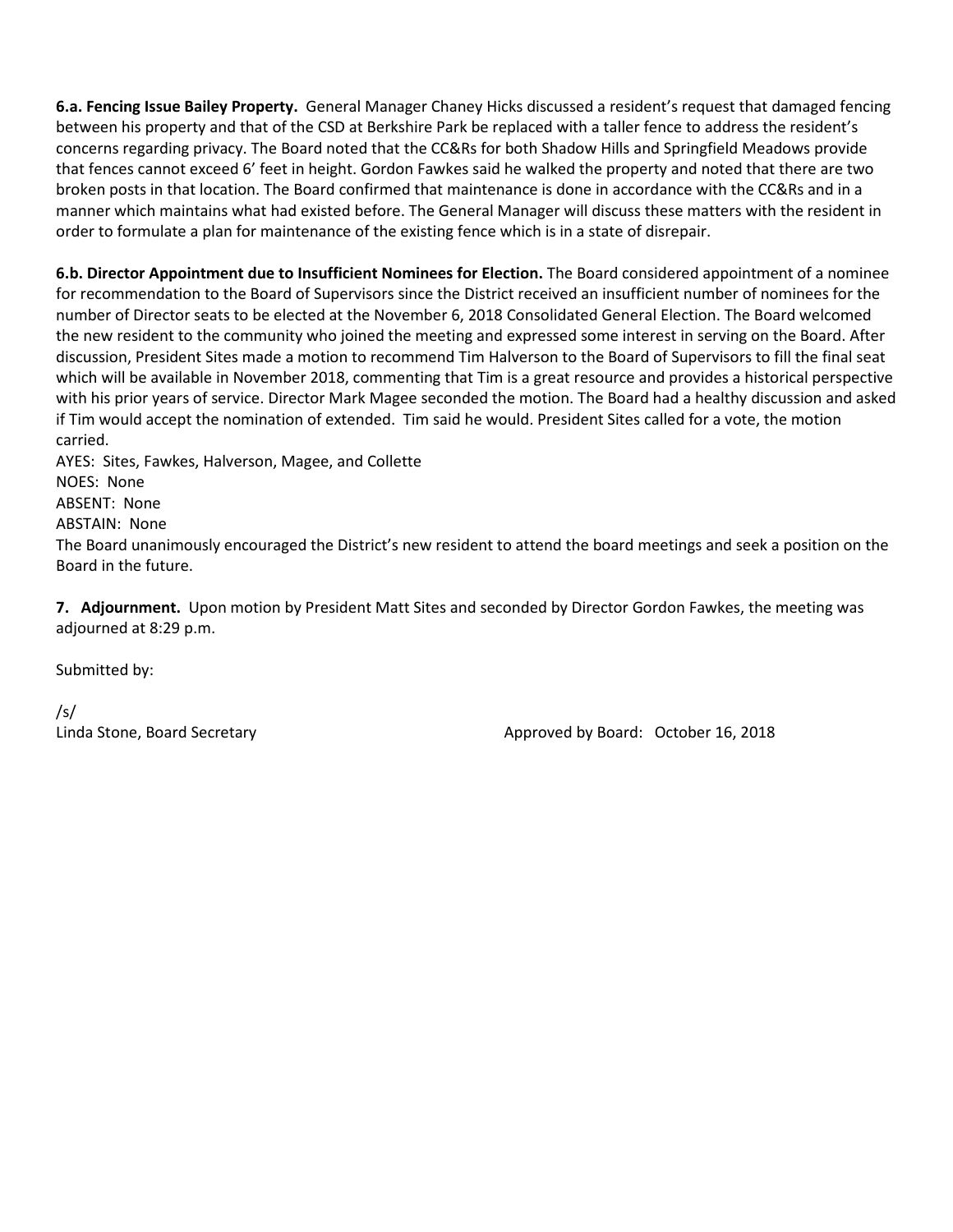| September 18, 2018        | <b>General Manager Report:</b>                                                                                                                                                                                                                                                                                                                                                                                                                             |
|---------------------------|------------------------------------------------------------------------------------------------------------------------------------------------------------------------------------------------------------------------------------------------------------------------------------------------------------------------------------------------------------------------------------------------------------------------------------------------------------|
| Landscaping:              | Discussed issue/s with landscapers:<br>Vditch behind Winterfield - I cleared out for better water flow where<br>the resident had filled in the vditch with landscaping soil.                                                                                                                                                                                                                                                                               |
|                           | Tree at Stonebriar Park is leaning and roots are impacting utility boxes,<br>awaiting feedback from Board Member and pricing from Tree<br>Removal.                                                                                                                                                                                                                                                                                                         |
|                           | Broken sprinkler head at Stonebriar park.<br>۰                                                                                                                                                                                                                                                                                                                                                                                                             |
|                           | Berkshire Park Valve Boxes submerged, awaiting cost estimate to<br>۰<br>relocate to a higher location so runoff won't flood.                                                                                                                                                                                                                                                                                                                               |
|                           | Crepe Myrtle at left Stonebriar entrance needs to be restaked.                                                                                                                                                                                                                                                                                                                                                                                             |
|                           | Tree down in wetland area near backflow preventer at Stonebriar<br>$\bullet$<br>Park/cleared out and removed.                                                                                                                                                                                                                                                                                                                                              |
|                           | Summerfield Dr brush cleared back from sidewalk.<br>0                                                                                                                                                                                                                                                                                                                                                                                                      |
|                           | Landscape Bed at Prima and Stonebriar has no irrigation running to it.<br>۰<br>Looks like when the EID work was done, the line was cut, repaired.                                                                                                                                                                                                                                                                                                          |
| <b>SM Streetlight:</b>    | <b>Update from Board Member.</b>                                                                                                                                                                                                                                                                                                                                                                                                                           |
| <b>Body Camera Use:</b>   | Received feedback from legal counsel that suggests too many hoops to<br>jump through in order to comply with all recording laws to make this<br>feasible.                                                                                                                                                                                                                                                                                                  |
| Encroachment:             | 3 properties still not compliant after letters stating CSD would complete<br>work and bill them. Awaiting response from Linda regarding process to<br>recoup District funds.                                                                                                                                                                                                                                                                               |
| <b>Resident Concerns:</b> | Casina PI: Email received from concerned resident regarding fire danger on<br>Stonebriar lot. Resident's property slopes down to Stonebriar and has dry<br>weeds and a resident asked for assistance in getting cleared out. Suggested<br>the resident contact Fire Dept.<br>Cascara Ct: Resident email regarding shed being installed that sits way<br>above fence. Referred them to County Code Enforcement for assistance<br>since it's not CSD matter. |
|                           |                                                                                                                                                                                                                                                                                                                                                                                                                                                            |

 $\sim$ 

 $\mathcal{C}^{\mathcal{C}}$  . And  $\mathcal{C}^{\mathcal{C}}$